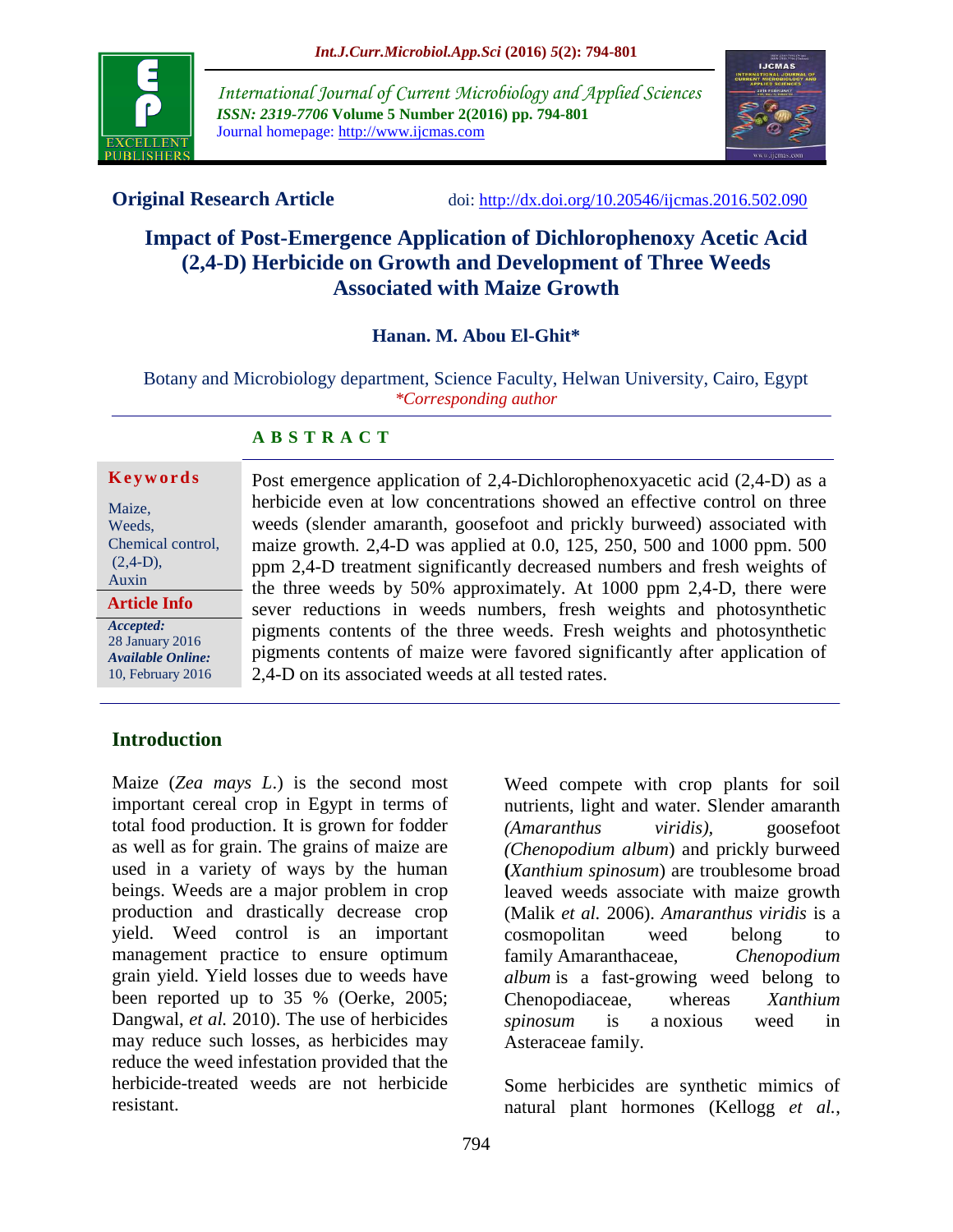2000). Selective herbicides kill specific targets, while leaving the desired [crop](http://en.wikipedia.org/wiki/Crop) relatively unharmed. Herbicide use has undoubtedly contributed to crop yield increases and the efficiency of production (Andrew, 2012). Some substantial benefits can be gained through the use of herbicides to manage unwanted vegetation. Unintended but economically important damage to crop plants is sometimes a consequence of the inappropriate use of herbicides (Robert, 1941 and Mehmeti, 2004). Herbicides have different modes of actions on enzymes (catalysts of biological reactions), this means that the target enzymes may no longer function properly, or at all. Herbicide distort enzymes molecules in some way, so component chemicals for the reaction accumulate and may be directly or indirectly damaging. Absence of the reaction's products will restrict growth, either through starvation of key building blocks or because the reaction makes chemicals which normally protect the plant (Santra and Baumann, 2008).

Over decades, the so-called auxin herbicides had resisted all efforts to elucidate their molecular interactions and the biochemical and physiological basis of their phytotoxicity (Cobb, 1992).

Auxin herbicides started a new era of weed control in modern crop production due to their systemic mobility in the plant and to their selective action, preferentially against dicot weeds in cereal crops (Cobb, 1992 and Grossmann, 2007). Auxin herbicides mimic the action of the main auxin, indole-3-acetic acid (IAA) in higher plants (Cobb, 1992). However, they are long-lasting, particularly due to their higher stability in the plant, and, therefore, more effective than IAA. Auxins stimulate a variety of growth and developmental processes when present at low concentrations at the cellular sites of

action. However, with increasing concentration and auxin activity in the tissue, growth is disturbed and the plant is lethally damaged (Grossmann, 2003).

In general, grasses are much less sensitive to synthetic auxin herbicides than are dicots. So, for example, at the doses used to kill dandelions, grasses are largely unaffected (Cobb, 1992 and Grossmann 2003). Auxinbased herbicides are referred to as "selective" herbicides because they kill socalled "broadleaf" plants [\(dicots\)](http://en.wikipedia.org/wiki/Dicotyledon) but not grasses, hence, that's why they're popular herbicides with growers of lawns.

Phenoxy herbicides work by binding to some or all of the same sites in the plant cells as naturally occurring IAA. While naturally occurring IAA concentrations in the cell are highly regulated, when phenoxy herbicides are applied, plant growth becomes deregulated. This deregulation causes twisting, thickening and elongation of leaves and stems and eventually leads to plant death as the plant cannot mobilize reserves, repair or function properly (Song, 2014).

2,4-D was the first compound that, at low doses, could selectively control [dicots](http://en.wikipedia.org/wiki/Dicots) broadleaf plants, but not most [monocots](http://en.wikipedia.org/wiki/Monocots) narrow leaf crops like [wheat,](http://en.wikipedia.org/wiki/Wheat) [maize](http://en.wikipedia.org/wiki/Maize) (corn), [rice,](http://en.wikipedia.org/wiki/Rice) and similar [cereal](http://en.wikipedia.org/wiki/Cereal) grass crops (Andrew *et al.*, 2010). 2,4-D generally has low toxicity for humans (Aylward, 2010).

## **Materials and Methods**

A pot experiment was carried out to examine the effect of foliar application of 2,4-Dichlorophenoxyacetic acid (2,4-D) as a herbicide on the growth of three weeds (slender amaranth*,* goosefoot and prickly burweed) which grow associated with maize plant. 2,4-D was applied at different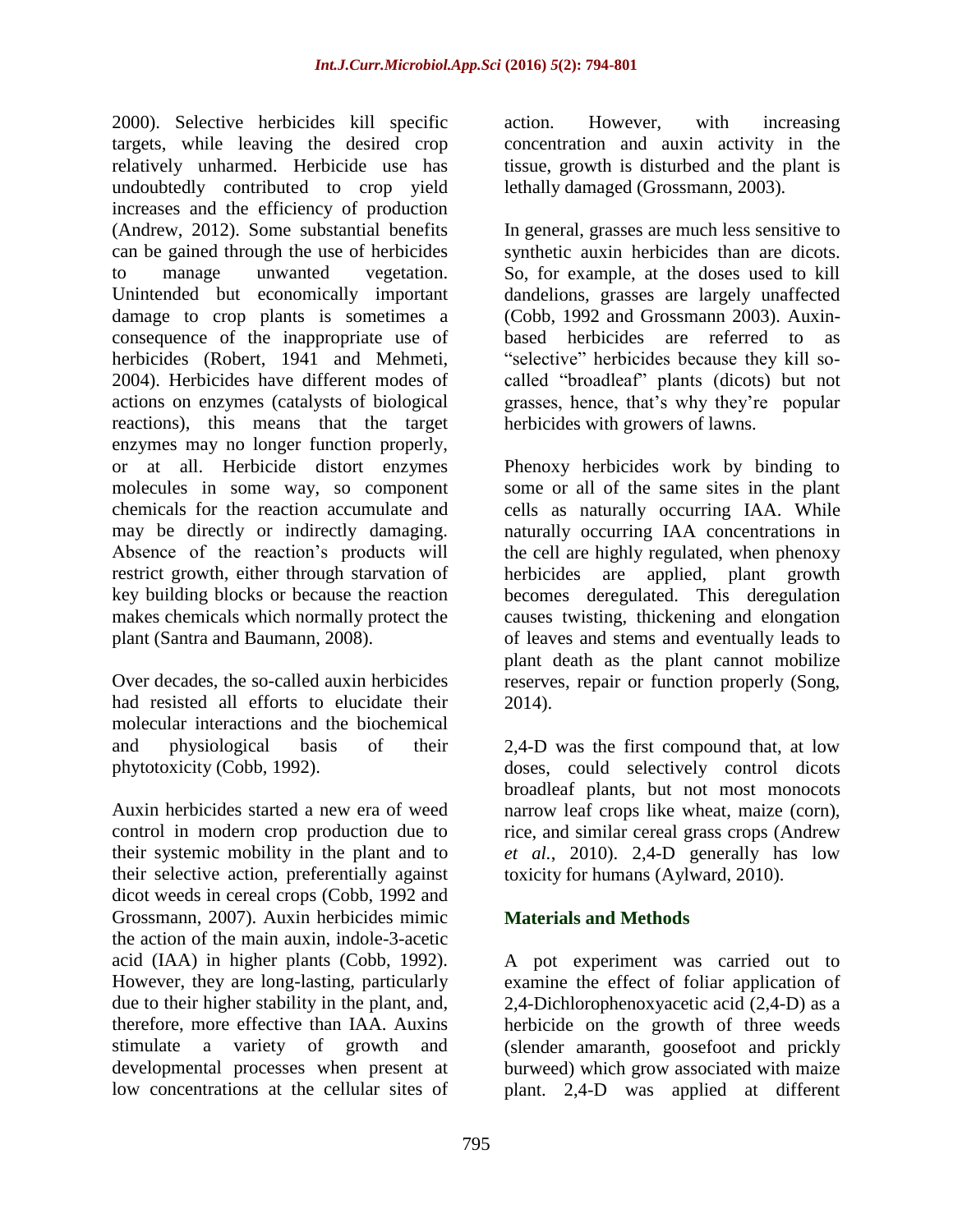concentrations (0.0, 125, 250, 500 and 1000 ppm). Seeds of *Zea mays* var. amylacea and the three weeds were obtained from the Agriculture Research Center, Ministry of Agriculture, Giza, Egypt. Maize and weeds were grown in pots (40 cm in diameter) of 15 kg of clay loamy soil.

Fifteen seeds of each weed were sown with ten seeds of maize. 2,4-D was sprayed on weeds with a hand sprayer after 2 weeks of sowing and repeated after one week. Precautions were taken to avoid damage of maize plant. There were three replicates of each treatment of 2,4-D. Irrigation was done regularly to maintain soil field capacity. The effect of 2,4-D herbicide was measured after five weeks of sowing by counting of slender amaranth, goosefoot and prickly burweed numbers (plants/pot) and estimation of fresh weights of each weed (g/ 3plants). Also, fresh weight (g) of maize plant was estimated after 2,4-D application on the associated weeds. Chlorophyll a, b and carotenoids contents in the fresh leaves of weeds and maize (mg/g. F.W) were determined in samples according to Metzener *et al.*, (1965). Data were statistically analyzed by Snedecore and Cochran (1981) method.

## **Results and Discussion**

Tables (1 and 2) indicate that 2,4-D herbicide controlled both number and fresh weights of slender amaranth, goosefoot and prickly burweed plants even at low rates. 500 ppm 2,4-D treatment led to approximately 50% reduction in plant numbers and plants fresh weights. Few plants of the slender amaranth, goosefoot and prickly burweed plants survived at 1000 ppm 2,4-D, but they were very small and damaged. Concerning the photosynthetic pigments content of weeds, it was found that chlorophyll a, b and carotenoids of 2,4 D sprayed weeds were considerably diminished compared with

their corresponding controls and this effect was in a concomitant trend with that of growth parameters in response to 2,4-D treatments (Tables 3,4,5). The lowest pigments content was recorded by the highest 2,4-D concentration (1000 ppm).

The reducing effect of 2,4-D on slender amaranth, goosefoot and prickly burweed plants may be a consequence effect of increasing the endogenous auxin concentrations to supraoptimal and extensive perception by auxin receptors (Badescu, 2006 and Dharmasiri *et al.* 2005). Also, it may be attributed to stimulation of ethylene production which trigger the overproduction of abscisic acid (ABA), causing its accumulation. Over production of ethylene causes [number of plant](http://en.wikipedia.org/wiki/Ethylene#List_of_plant_responses_to_ethylene)  [responses,](http://en.wikipedia.org/wiki/Ethylene#List_of_plant_responses_to_ethylene) including [epinasty](http://www.planthormones.info/epinasty.htm) and [senescence.](http://en.wikipedia.org/wiki/Plant_senescence)

Accumulated ABA in the shoot tissue is translocated within the plant and mediates events in the auxin herbicide syndrome, such as growth inhibition, tissue decay and plant death. The recent identification of receptors for auxin perception and the discovery of a new hormone interaction in signalling between auxin, ethylene and the upregulation of abscisic acid biosynthesis account for a large part of the repertoire of auxin-herbicide-mediated responses, which include growth inhibition, senescence and tissue decay in sensitive dicots (Chae *et al*. 2005).

Stimulation of ethylene biosynthesis plays a key role in eliciting the herbicidal symptoms in sensitive plants (Grossmann, 2010). These results are in agreement with Hansen and Grossmann (2000), Grossmann (2003) and Kepinski *et al*. (2005)**.** Chae (2005) reported that [ethylene is a factor in](http://www.sciencemag.org/cgi/content/abstract/163/3871/1067)  [defoliation caused by 2,4-D.](http://www.sciencemag.org/cgi/content/abstract/163/3871/1067) Because plants can't break down 2,4-D, it's action persists.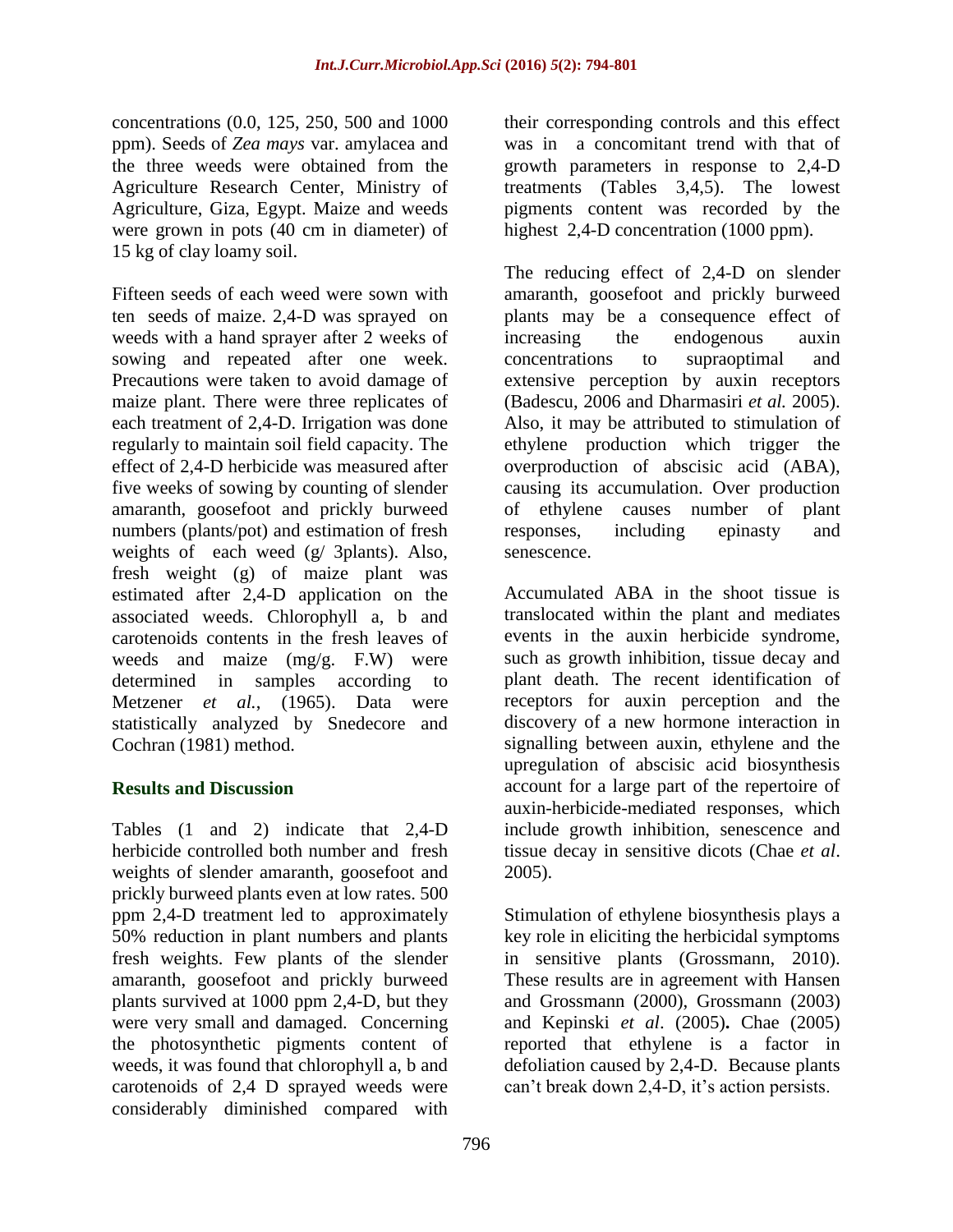| 2,4-D conc.    | <b>Plant numbers/pot</b> |           |         |
|----------------|--------------------------|-----------|---------|
| (ppm)          | Slender                  | Goosefoot | Prickly |
|                | amaranth                 |           | burweed |
| 0.0            | 15                       | 15        | 15      |
| 125            | 13.6                     | 12.3      | 13.3    |
| 250            | 11.3                     | 9.6       | 10.6    |
| 500            | 9.3                      | 7.3       | 9.3     |
| 1000           | 3.3                      | 4.6       | 5.3     |
| L.S.D. at $5%$ | 0.51                     | 0.92      | 0.82    |
| L.S.D at $1\%$ | 1.30                     | 1.83      | 1.73    |

## **Table.1** Effect of 2,4-D Application on Numbers of Slender Amaranth, Goosefoot and Prickly Burweed

## **Table.2** Effect of 2,4-D Application on Fresh Weights of Slender Amaranth, Goosefoot and Prickly Burweed

| 2,4-D conc.    | Fresh weights (g/3 plants) |           |         |
|----------------|----------------------------|-----------|---------|
| (ppm)          | Slender                    | Goosefoot | Prickly |
|                | amaranth                   |           | burweed |
| 0.0            | 5.56                       | 6.01      | 5.09    |
| 125            | 3.78                       | 5.13      | 3.42    |
| 250            | 2.23                       | 3.88      | 2.33    |
| 500            | 1.78                       | 2.03      | 1.58    |
| 1000           | 0.84                       | 0.91      | 0.77    |
| L.S.D. at $5%$ | 0.063                      | 0.067     | 0.059   |
| L.S.D at $1\%$ | 0.081                      | 0.091     | 0.078   |

## **Table.3** Effect of 2,4-d Treatments on Chlorophyll "a" Content (mg/g. Fresh weight) in Leaves of Slender Amaranth, Goosefoot and Prickly Burweed

| $2,4$ -D conc.  | Chl. a $(mg/g. f.wt)$ |           |         |
|-----------------|-----------------------|-----------|---------|
| (ppm)           | Slender               | Goosefoot | Prickly |
|                 | amaranth              |           | burweed |
| 0.0             | 3.753                 | 3.971     | 2.953   |
| 125             | 3.013                 | 3.123     | 2.222   |
| 250             | 2.345                 | 2.133     | 1.791   |
| 500             | 1.326                 | 1.544     | 0.987   |
| 1000            | 0.439                 | 0.533     | 0.418   |
| L.S.D. at $5\%$ | 0.035                 | 0.052     | 0.035   |
| L.S.D at $1\%$  | 0.057                 | 0.083     | 0.046   |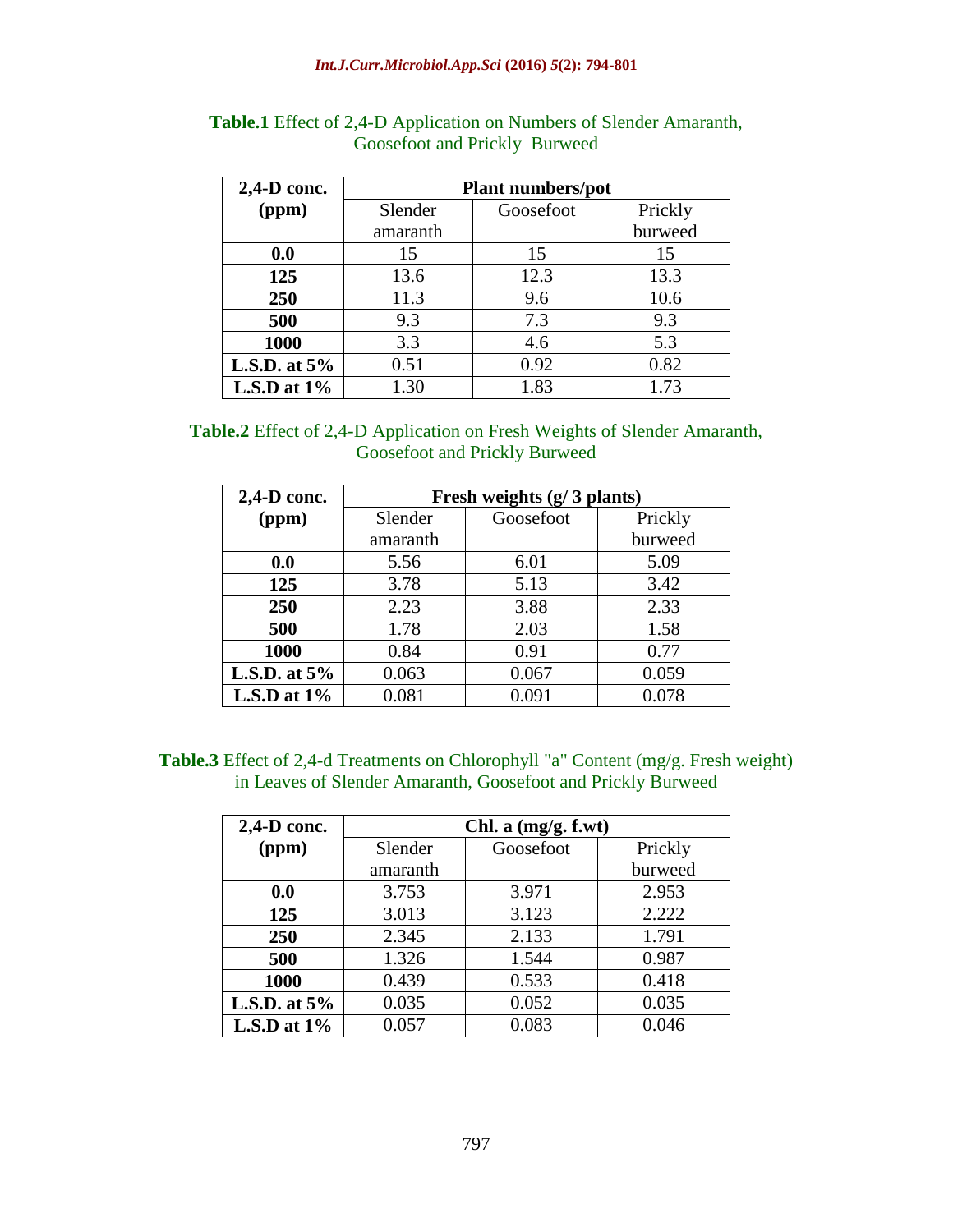| $2,4-D$         | Chl. $b$ (mg/g. f.wt) |           |         |
|-----------------|-----------------------|-----------|---------|
| (ppm)           | Slender               | Goosefoot | Prickly |
|                 | amaranth              |           | burweed |
| 0.0             | 2.53                  | 2.83      | 2.31    |
| 125             | 1.66                  | 2.06      | 1.62    |
| 250             | 1.01                  | 1.33      | 1.01    |
| 500             | 0.71                  | 0.51      | 0.81    |
| 1000            | 0.029                 | 0.027     | 0.033   |
| L.S.D. at $5\%$ | 0.033                 | 0.017     | 0.055   |
| L.S.D at $1\%$  | 0.047                 | 0.029     | 0.071   |

**Table.4** Effect of 2,4-D Treatments on Chlorophyll "B" Content (Mg/G Fresh Weight) in Leaves of Slender Amaranth, Goosefoot and Prickly Burweed

#### **Table.5** Effect of 2,4-D Treatments on Carotenoids Content (Mg/G Fresh Weight) in Leaves of Slender Amaranth, Goosefoot and Prickly Burweed

| $2,4-D$         | Carotenoids (mg/g.f.wt) |           |         |
|-----------------|-------------------------|-----------|---------|
| (ppm)           | Slender                 | Goosefoot | Prickly |
|                 | amaranth                |           | burweed |
| 0.0             | 1.75                    | 1.49      | 1.56    |
| 125             | 1.05                    | 1.07      | 1.09    |
| 250             | 0.96                    | 0.90      | 0.72    |
| 500             | 0.71                    | 0.57      | 0.44    |
| 1000            | 0.36                    | 0.31      | 0.27    |
| L.S.D. at $5\%$ | 0.021                   | 0.019     | 0.051   |
| L.S.D at $1\%$  | 0.041                   | 0.028     | 0.073   |

**Fig.1** A Maize Fresh Weight (g) and (B) Chlorophyll a, b and Carotenoids Contents (mg/g.f.wt) of Maize Leaves after 2,4-d Application on its Associated Weeds. L.S.D at 5% for F.wt, Chl a, Chl b and Carotenoids: 0.46, 0.0.065, 0.044, 0.035

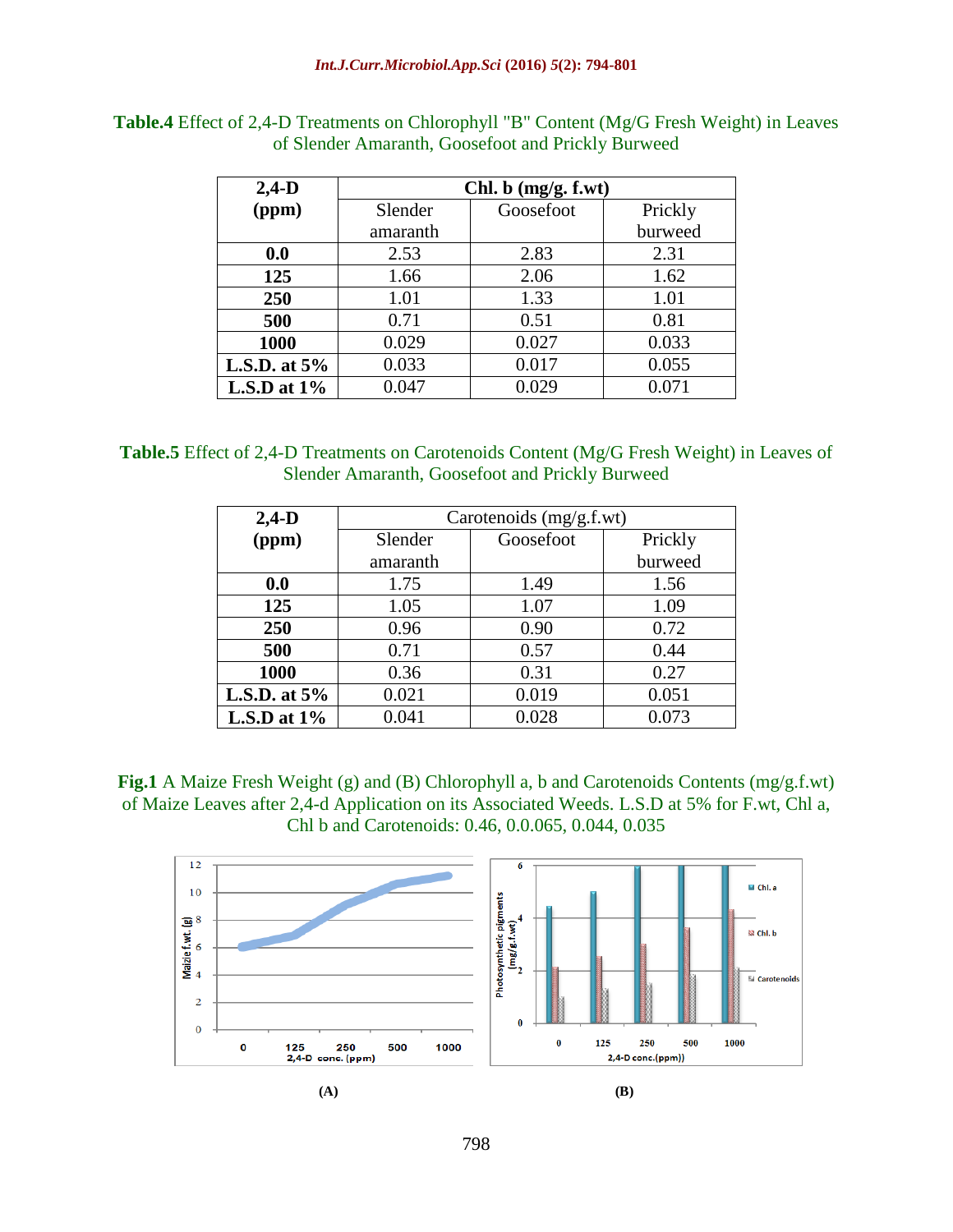Auxin herbicides and IAA are directly able to trigger activation of NCED (9*-*cisepoxycarotenoid dioxygenase) gene, which in turn participate in ABA biosynthesis and accumulation (Hamner and Tukey 1944). In addition, NCED gene expression and activity appears to be stimulated by auxininduced ethylene, leading to lasting ABA biosynthesis (Sterling and Hall, 1997) and Kraft *et al*. (2007). Taylor *et al*. (2005) reported that, ABA biosynthesis is induced in the shoot tissue of Arabidopsis by increasing xanthophyll cleavage, leading to increased production of the ABA precursor, xanthoxin. Xanthoxin production which is a key regulated step in the ABA pathway is catalyzed by the plastid enzyme NCED (9 cis-epoxycarotenoid dioxygenase), which is encoded by a family of NCED genes. NCED genes were assumed to be regulated by auxin treatment. Auxin treatment enhanced NCED precursor supply, hence, contribute consequently to ABA accumulation (Symonds *et al.,* 2005; Raghavan *et al.,* 2006). Walsh *et al*. (2006) and Grossmann, (2007) reported that, 2,4-D treated Arabidopsis showed that, expression of NCED genes are involved in

biosynthesis and accumulation of abscisic acid.

Data presented in Fig. 1 A & B indicate that maize fresh weight (g) and photosynthetic pigments content (mg/g.f.wt) were favored significantly after application of 2,4-D on its associated weeds at all tested rates. The increasing of maize fresh weight and photosynthetic pigments content of maize leaves after 2,4-D application on its associated weeds may be attributed to the controlling of weed growth and decreasing competition between maize and its associated weeds on soil nutrients, water and light. Also the undamaging of maize may be attributed to its resistance. This agrees with Abdullah *et al.* (2007), Khan and Haq

(2004), Bogdan (2007) and Dangwal, *et al.* (2010) who recorded a strong enhancement of photosynthetic pigments content (mg/g.f.wt) of maize crop after 2,4-D application on its associated weeds. Grasses are more resistant to such herbicides because of differences in leaf morphology, translocation of the herbicide inside the plant, and the ability to metabolize (breakdown) synthetic auxins (Mehmeti and Demaj, 2010).

## **References**

- Abdullah, G., I, Hassan., A, Khan and M, Munir. 2007. Effect of planting methods and herbicides on yield and yield components of maize. Pak J. Weed Sci. Res. 13 (1-2): 39-48.
- Andrew, H., , H, Cobb., P, John., and, H, Reade. 2010. [Herbicides and Plant](http://books.google.com/books?id=hVK4vrpma2YC&printsec=frontcover&source=gbs_ge_summary_r&cad=0#v=onepage&q&f=false)  [Physiology.](http://books.google.com/books?id=hVK4vrpma2YC&printsec=frontcover&source=gbs_ge_summary_r&cad=0#v=onepage&q&f=false) Wiley-Blackwell; 2nd edition, [ISBN 978-1405129350.](http://en.wikipedia.org/wiki/Special:BookSources/9781405129350)
- Andrew, P. 2012. ["Dow Weed Killer,](http://www.nytimes.com/2012/04/26/business/energy-environment/dow-weed-killer-runs-into-opposition.html)  Nearing [Approval, Runs Into](http://www.nytimes.com/2012/04/26/business/energy-environment/dow-weed-killer-runs-into-opposition.html)  [Opposition".](http://www.nytimes.com/2012/04/26/business/energy-environment/dow-weed-killer-runs-into-opposition.html) The New York Times. Retrieved April 25, 2012.
- Aylward, F. 2010. Biomonitoring data for 2,4-dichlorophenoxyacetic acid in the United States and Canada: interpretation in a public health risk assessment context using Biomonitoring Equivalents. *Environ Health Perspect.* Feb;118(2):177-81.
- Badescu, GO. and RM, Napier.2006. Receptors for auxin. Trends Plant Sci.;11:217–223.
- Bogdan, I., S, Vaju. and P, Morar. 2007. Research concerning weed control in maize crop. Cercetari Agronomice in Moldova. 1 (129): 16-21.
- Chae, HS., JJ, Kieber. and E, Etobrute. 2005. Role of ACS turnover in regulating ethylene biosynthesis. Trends Plant Sci.;10:291–296.
- Cobb, A. (1992). Herbicides and Plant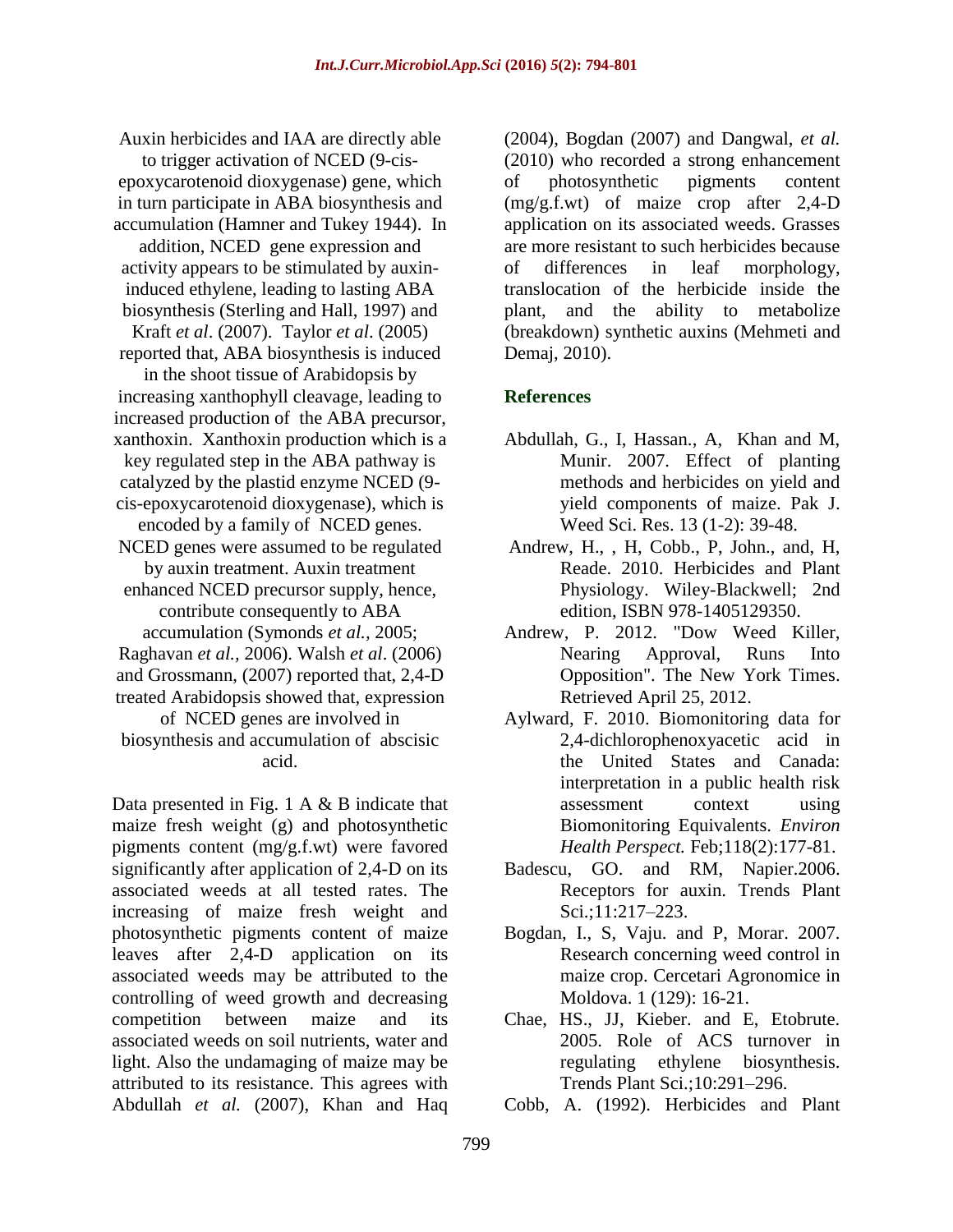Physiology. Chapman Hall; Auxintype herbicides; pp. 82–106.

- Dangwal, R. L., T, Singh., T, Singh., and C, Sharma. 2010. Effect of weeds on the yield of wheat crop in Tehsil Nowshera. Journal of American Science. 6 (10): 405-407.
- Dharmasiri, N., S, Dharmasiri., M, Estelle. 2005. The F-box protein TIR1 is an auxin receptor. Nature.;435:441– 445.
- Donna, F. (2014). ["Enlist weed control](http://www.agannex.com/energy/enlist-weed-control-system-in-canada)  [system in Canada. A new tool for](http://www.agannex.com/energy/enlist-weed-control-system-in-canada)  [managing hard to control and](http://www.agannex.com/energy/enlist-weed-control-system-in-canada)  [resistant weeds".](http://www.agannex.com/energy/enlist-weed-control-system-in-canada) AG Annex. Retrieved May 3, 2014.
- Fedtke, C and SO, Duke. 2005. Herbicides. In: B. Hock, E.F. Elstner. Plant toxicology,. Marcel Dekker, New York, 648.
- Grossmann, k . 2010. Auxin herbicides: current status of mechanism and mode of action. Herbologia. Feb; 66(2):113-200.
- Grossmann, K. 2000. Mode of action of auxin herbicides: a new ending to a long, drawn out story. Trends Plant Sci: 5: 506–509.
- Grossmann, K. 2003. Mediation of herbicide effects by hormone interactions. J Plant Growth Regul.;22:109–122.
- Grossmann, K. 2007. "Auxin Herbicide Action: Lifting the Veil Step by Step", Plant Signalling & Behavior 2:421-423.
- Hansen, H and K, Grossmann. 2000. Auxininduced ethylene triggers abscisic acid biosynthesis and growth inhibition. Plant Physiol. 124:1437– 1448.
- Kellogg, RL., R, Nehring, A, Grube., DW, Goss, and S, Plotkin. 2000. ["Environmental indicators of](http://www.nrcs.usda.gov/technical/NRI/pubs/eip_pap.html)  [pesticide leaching and runoff from](http://www.nrcs.usda.gov/technical/NRI/pubs/eip_pap.html)  [farm fields".](http://www.nrcs.usda.gov/technical/NRI/pubs/eip_pap.html) United States Department of Agriculture Natural

Resources Conservation Service. Retrieved 2010-08-26.

- Kepinski, S. and Leyser, O. (2005). The Arabidopsis TIR1 protein is an auxin receptor. Nature.;435:446–451.
- Khan, M. and N, Haq. 2004. Weed control in maize (*Zea mays* L.) with pre and post emergence herbicides. Pak. J. Weed Sci. Res. 10 (12): 39-46.
- Kraft, M., R, Kuglitsch., J, Kwiatkowski., M, Frank., K, Grossman. 2007. Indole-3-acetic acid and auxin herbicides upregulate 9-*cis*epoxycarotenoid dioxygenase gene expression and abscisic acid accumulation in cleavers (*Galium aparine*): Interaction with ethylene. J Exp Bot.;58:1497–1503.
- Malik, M. A., F, Zahoor., S. H, Abbas and , M, Ansar. 2006. Comparative study of different herbicides for control of weeds in rainfed maize (Zea mays L.). WSSP Absts. Weed Sci. Soc. Pak., 62p.
- Mehmeti, A. 2004. Three-year average effects of herbicides on weeds in potato and the yield of the crop. Herbologia 5 (1): 85-94.
- Mehmeti, A. and A, Demaj. 2010. Efficiency of post-emergence herbicides on weeds in wheat and the yield of the crop. Jubilee Scientific Conference, Scientific works. Agriculture University, Plovdiv, Bulgaria LV (2):119-125.
- Metzener, H., H, Rau., and H, Senger. 1965. Unter suchungen zur synchronisier barteit einzelner pigmentan angel mutanten von chlorell. Planta. 65:186.
- Oerke, E. C. (2005). Crop losses to pests. J. Agric. Sci.144: 31-43.
- Ognjanović, R. 1984. Struktura korovskih zajednica u uslovima dvopolja pšenica-kukuruz. Drugi Kongres o korovima, Osijek. 145-152.